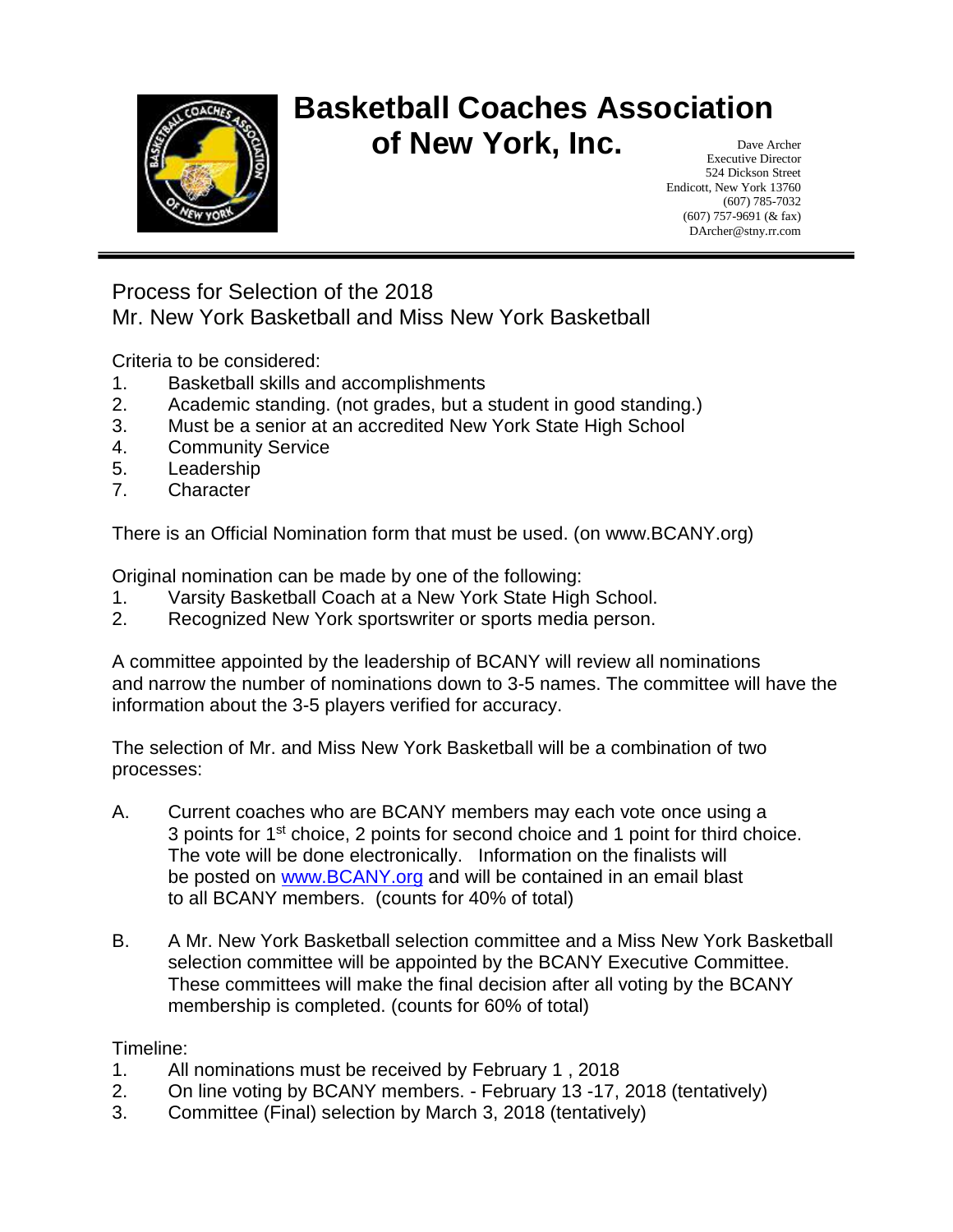

# **Basketball Coaches Association of New York, Inc.**

Dave Archer Executive Director 524 Dickson Street Endicott, New York 13760 (607) 785-7032 (607) 757-9691 (& fax) DArcher@stny.rr.com

### 2018 Official Nomination form for: Mr. New York Basketball Miss New York Basketball

*The Mr. and Miss New York Basketball Awards are widely viewed as the top awards that a high school basketball player in the New York State can receive.*

| Name of                       |  |
|-------------------------------|--|
| Nominees email                |  |
|                               |  |
|                               |  |
| School                        |  |
| Coach's                       |  |
| Coach's email                 |  |
| <b>Nominators</b>             |  |
| Nominator's                   |  |
| Nominator's email<br>address: |  |

Include the following information on additional pages ( 8.5 x 11 size) as necessary. Do not include any letters of recommendation. **Do not send** any type of video, or notebook or booklet. No phone calls will be accepted.

Send the Official Nomination Form and additional information to Dave Archer, Executive Director at the above right address.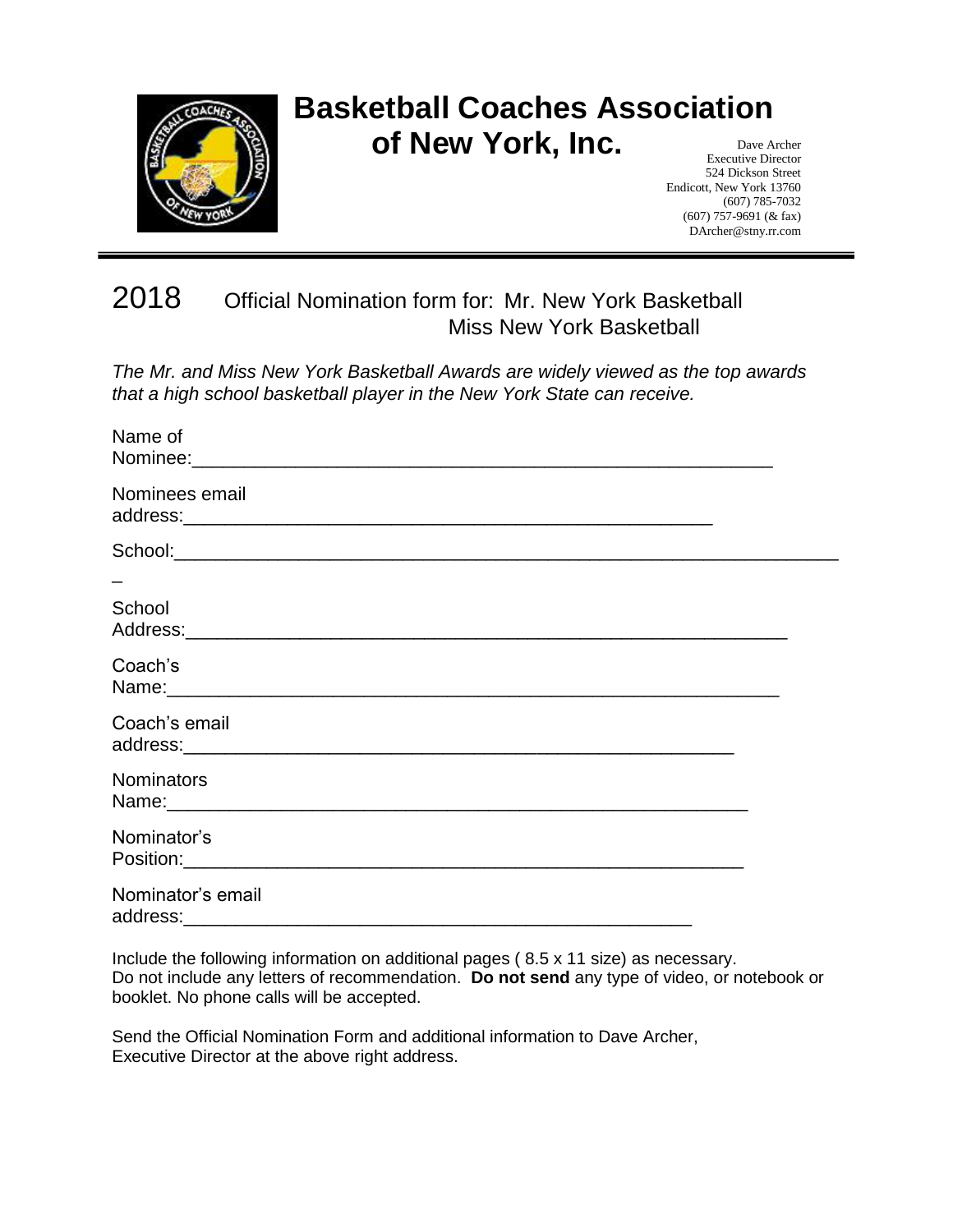#### **Provide information in the following categories:**

- 1. Basketball statistics that demonstrate the person is one of the best players in the state. (Points, Rebounds, Assists, etc.)
- 2. Is this nominee a student in good standing at his/her school?
- 3. Examples of community service performed by this player
- 4. Example(s) of leadership and character demonstrated by this player.
- 5. Honors and awards earned by this player.

### Mr. New York Basketball Award Winners:

2017 Isaiah Washington, St. Raymond's HS 2016 Kevin Huerter - Shenendehowa HS, 2015 Matt Ryan, Iona Prep 2014 Isaiah Whitehead, Lincoln HS 2013 Jon Severe of Christ the King HS 2012 Dajuan Coleman, Jamesville-Dewitt High School 2011 Co- Jabarie Hinds, Mount Vernon HS 2011 Co- Achraf Yacoubou, Long Island Lutheran HS 2010 Tobias Harris of Half Hollow Hills West HS 2009 Co- Lance Stephenson of Lincoln HS, 2009 Co- Brandon Triche of Jamesville-DeWitt HS 2008- Sylven Landesberg of Holy Cross HS 2007- Jonathan Flynn of Niagara Falls HS 2006- Jonathan Mitchell of Mt. Vernon HS 2005- Greg Paulus, (Syracuse Christian Brothers Academy) 2004- Sebastian Telfair (Abraham Lincoln HS) 2003- Tyler Relph (Rochester McQuaid HS) 2002 - Jason Fraser (Amityville HS) 2001 - Julius Hodge (St. Raymond's HS) 2000 – Peter Mulligan (St. Raymond's HS) 1999 - Leonard Stoke (Buffalo, Turner Carroll HS) 1998 - Anthony Glover (Rice HS) 1997 - Elton Brand (Peekskill HS) 1996 - Willie Dersch (Holy Cross HS) 1995 - Stephon Marbury (Lincoln HS) 1994 - Felipe Lopez (Rice HS) 1993 - Danya Abrams (Hackley School) 1992 - John Wallace (Greece-Arcadia HS) 1991 - Terrence Rencher (St. Raymond's HS) 1990 - Jamal Mashburn (Cardinal Hayes HS) 1989 - Kenny Anderson (Archbishop Molloy HS)

- 1988 Malik Sealy (Tolentine HS)
- 1987 Greg Koubek (Shenendehowa HS)
	- King Rice (Binghamton HS)